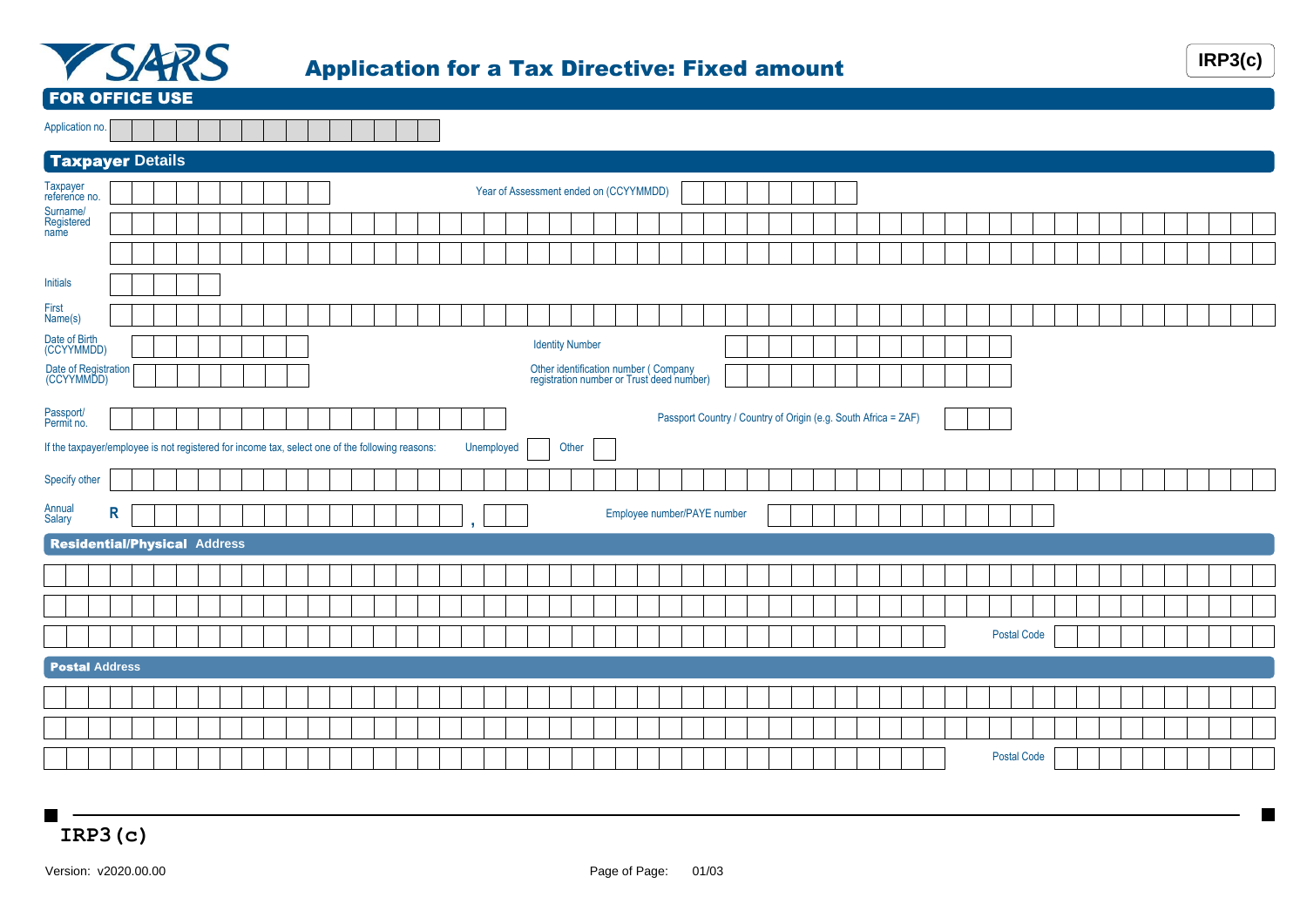| <b>Particulars of Employer</b>                                                                                       |                |  |  |  |  |  |  |  |  |  |   |     |  |           |  |  |                                                                    |  |  |  |  |                                        |  |  |  |  |  |
|----------------------------------------------------------------------------------------------------------------------|----------------|--|--|--|--|--|--|--|--|--|---|-----|--|-----------|--|--|--------------------------------------------------------------------|--|--|--|--|----------------------------------------|--|--|--|--|--|
| PAYE<br>Reference No.                                                                                                | $\overline{7}$ |  |  |  |  |  |  |  |  |  |   |     |  |           |  |  |                                                                    |  |  |  |  |                                        |  |  |  |  |  |
| Name of<br>Employer                                                                                                  |                |  |  |  |  |  |  |  |  |  |   |     |  |           |  |  |                                                                    |  |  |  |  |                                        |  |  |  |  |  |
|                                                                                                                      |                |  |  |  |  |  |  |  |  |  |   |     |  |           |  |  |                                                                    |  |  |  |  |                                        |  |  |  |  |  |
| Contact<br>Person                                                                                                    |                |  |  |  |  |  |  |  |  |  |   |     |  |           |  |  |                                                                    |  |  |  |  |                                        |  |  |  |  |  |
| Tel No.                                                                                                              |                |  |  |  |  |  |  |  |  |  |   |     |  |           |  |  |                                                                    |  |  |  |  |                                        |  |  |  |  |  |
| <b>Email address</b><br>of Employer                                                                                  |                |  |  |  |  |  |  |  |  |  |   |     |  |           |  |  |                                                                    |  |  |  |  |                                        |  |  |  |  |  |
| <b>Business Address</b>                                                                                              |                |  |  |  |  |  |  |  |  |  |   |     |  |           |  |  |                                                                    |  |  |  |  |                                        |  |  |  |  |  |
|                                                                                                                      |                |  |  |  |  |  |  |  |  |  |   |     |  |           |  |  |                                                                    |  |  |  |  |                                        |  |  |  |  |  |
|                                                                                                                      |                |  |  |  |  |  |  |  |  |  |   |     |  |           |  |  |                                                                    |  |  |  |  |                                        |  |  |  |  |  |
|                                                                                                                      |                |  |  |  |  |  |  |  |  |  |   |     |  |           |  |  |                                                                    |  |  |  |  | <b>Postal Code</b>                     |  |  |  |  |  |
| <b>Postal Address</b>                                                                                                |                |  |  |  |  |  |  |  |  |  |   |     |  |           |  |  |                                                                    |  |  |  |  |                                        |  |  |  |  |  |
|                                                                                                                      |                |  |  |  |  |  |  |  |  |  |   |     |  |           |  |  |                                                                    |  |  |  |  |                                        |  |  |  |  |  |
|                                                                                                                      |                |  |  |  |  |  |  |  |  |  |   |     |  |           |  |  |                                                                    |  |  |  |  |                                        |  |  |  |  |  |
|                                                                                                                      |                |  |  |  |  |  |  |  |  |  |   |     |  |           |  |  |                                                                    |  |  |  |  | <b>Postal Code</b>                     |  |  |  |  |  |
| <b>Additional details of application</b>                                                                             |                |  |  |  |  |  |  |  |  |  |   |     |  |           |  |  |                                                                    |  |  |  |  |                                        |  |  |  |  |  |
| Commencement date of business/employment (CCYYMMDD)                                                                  |                |  |  |  |  |  |  |  |  |  |   |     |  |           |  |  |                                                                    |  |  |  |  |                                        |  |  |  |  |  |
| Mark the applicable reason for the directive application request with an X:                                          |                |  |  |  |  |  |  |  |  |  |   |     |  |           |  |  | Assessed loss carried forward from the previous year of assessment |  |  |  |  | Paragraph 11, 4 <sup>th</sup> Schedule |  |  |  |  |  |
| Was a fixed percentage directive issued to you for the above-mentioned employer for the previous year of assessment? |                |  |  |  |  |  |  |  |  |  |   | Yes |  | <b>No</b> |  |  |                                                                    |  |  |  |  |                                        |  |  |  |  |  |
| Fixed amount deduction now applied for. (Furnish your calculations in the space provided for)                        |                |  |  |  |  |  |  |  |  |  | R |     |  |           |  |  |                                                                    |  |  |  |  |                                        |  |  |  |  |  |

**Take**